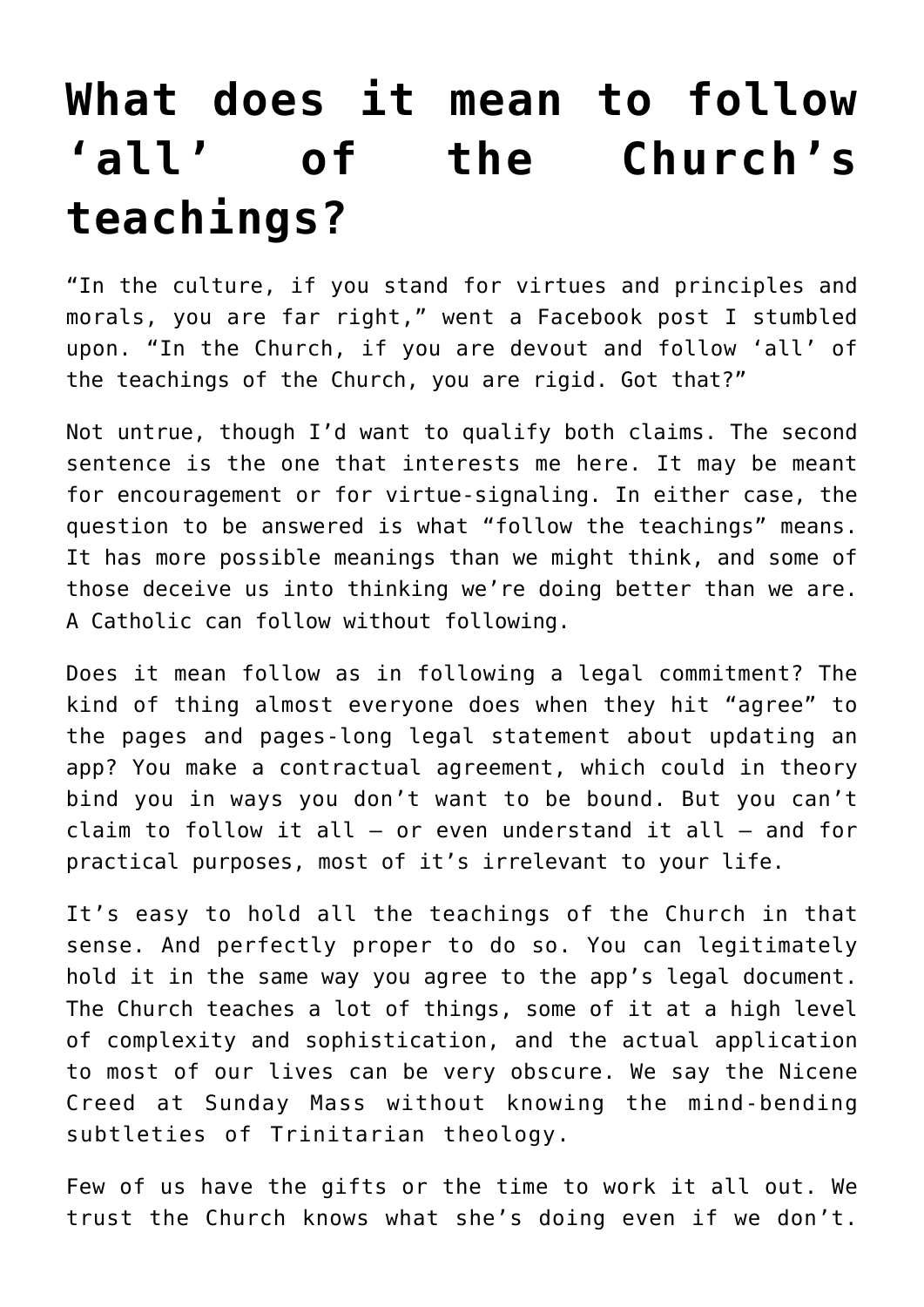She'll work out how it all applies to our life. So yes, it does mean this.

Does the word also mean follow as in following instructions? The kind of thing almost everyone does when they use a manual for their new television or their new app. You look up the instructions on what you need to do and ignore all the rest. It's easy to hold the teachings of the Church in that sense, and perfectly proper to do so.

You look to the Church for the answers to the questions you have to answer. Again, you have reason to trust the Church to know what you don't. So yes, it means this, too.

But that's not enough. It's legal and impersonal. It's obedient, but it's not exactly faithful. To truly follow the teachings means to accept Jesus' simple request: "Come, follow me." It means joining in his life — in our case, the life of his body, the Church. It means listening, acting, responding, engaging, helping.

The story of the rich young ruler  $-$  the story of someone who said no to Jesus' face — fills out what it means to truly follow the teachings.

First, the story makes clear that we can follow in the first and second ways without really following in the third. ("Jesus said, 'You know the commandments.' … He said to Jesus, 'Teacher, all of these I have observed from my youth.'") It shows how good we can be without being good enough. We can use the Church as a source of teachings and rules, and live by them, without submitting ourselves completely to her leading.

And for understandable reasons. Following Jesus can mean being taken where you don't want to go. It is more active and openended, and possibly very costly, requiring trust you don't always want to give. It is something whose meaning and requirements you understand more deeply and more practically the longer you live as a Catholic.